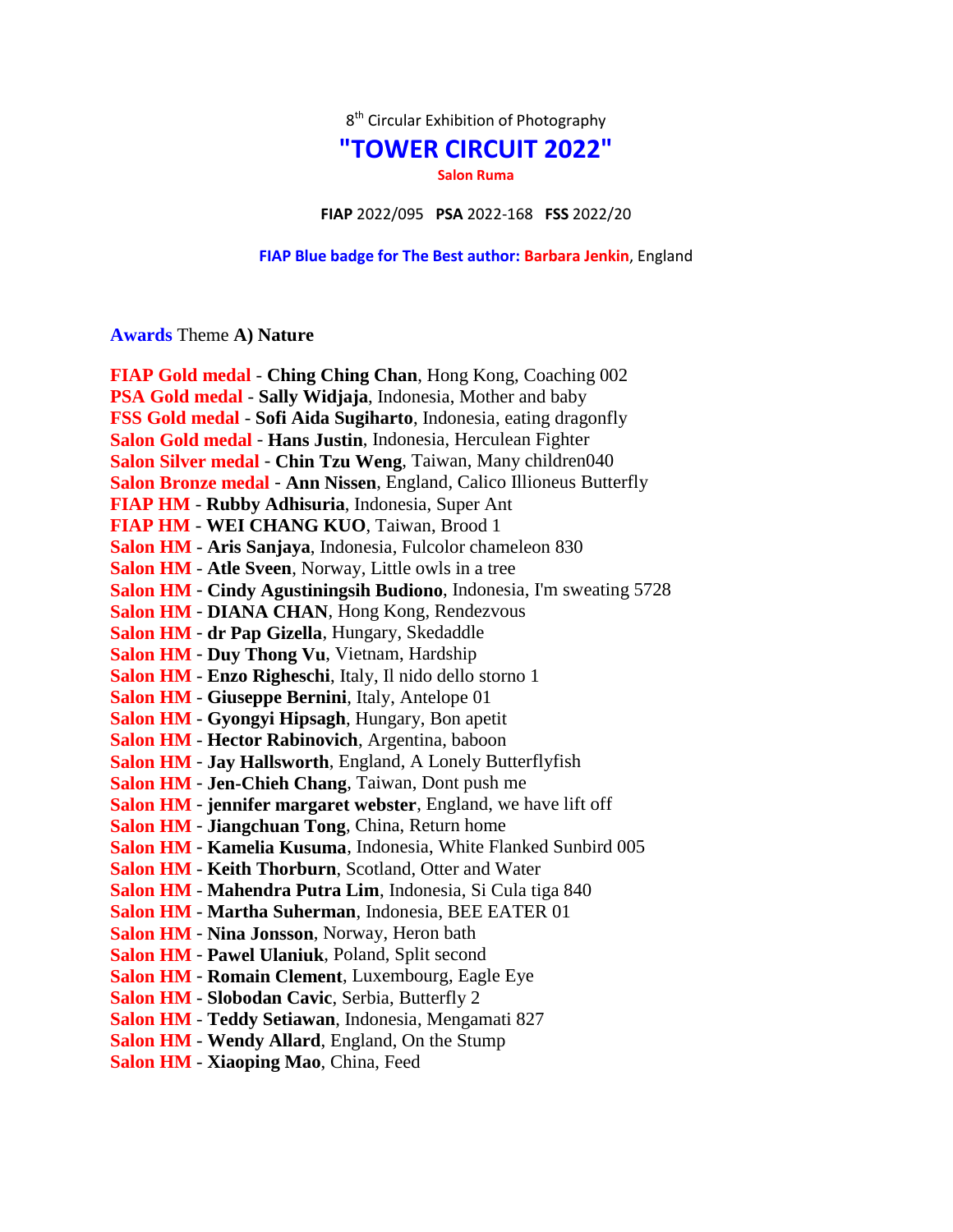## **Awards** Theme **B) Open Color**

**FIAP Gold medal** - **Istvan Kerekes**, Hungary, Anastasiya and Valeriia **PSA Gold medal** - **Atle Sveen**, Norway, Laetitia jump II **FSS Gold medal** - **Barbara Jenkin**, England, Wrapped in Feathers **Salon Gold medal** - **Manju Alahakoon**, Sri Lanka, I dreamt no one listened **Salon Silver medal** - **Cyril Boyd**, Northern Ireland, Floral Beauty **Salon Bronze medal** - **Giuseppe Rignanese**, Italy, Perle **FIAP HM** - **Juha Jokinen**, Finland, Portraiture 8 **FIAP HM** - **Teddy Setiawan**, Indonesia, Menikmati Cello 173 **Salon HM** - **ajar setiadi**, Indonesia, young nefertiti **Salon HM** - **ANA ROBLES**, Argentina, MARY **Salon HM** - **Beata Rosik**, Ireland, Ariadne's Thread **Salon HM** - **Birgit Pustelnik**, Germany, Any Weather **Salon HM** - **Ching Ching Chan**, Hong Kong, Innocence **Salon HM** - **Edwin Setiabudi**, Indonesia, On Fire **Salon HM** - **Flora Rikin**, Indonesia, Butterfly Like 694 **Salon HM** - **Hanfan Zhou**, China, Saintess **Salon HM** - **Hans Justin**, Indonesia, Plie **Salon HM** - **Ivan Maksimovic**, Serbia, Cuvari manastira **Salon HM** - **Jiajun Niu**, China, kiss **Salon HM** - **Jorgen Kristensen**, Denmark, Cristine 10 **Salon HM** - **Jurong Yu**, China, Life in Daliangshan 21 **Salon HM** - **Lorenzo Di Candia**, Italy, Rignano Boy **Salon HM** - **Manel Puigcerver**, Spain, The elegance of dancers **Salon HM** - **Manfred Kluger**, Germany, springtime-4 **Salon HM** - **MARK TAYLOR**, Ireland, Pensive **Salon HM** - **Massimo Cavalletti**, Italy, Forme e colori 1 **Salon HM** - **Nia Hargono**, Indonesia, Sally in Action **Salon HM** - **Pierfrancesco Baroni**, Italy, Blue eyes **Salon HM** - **Romain Clement**, Luxembourg, Suitcase in the fog **Salon HM** - **Rubby Adhisuria**, Indonesia, Wingardium Leviosa **Salon HM** - **Slobodan Cavic**, Serbia, Milica 2 **Salon HM** - **Wendy Allard**, England, Anna Maria **Salon HM** - **Yang Li**, China, inverted reflection

**Awards** Theme **C) Open Monochrome**

**FIAP Gold medal** - **Barbara Jenkin**, England, Discus Dom **PSA Gold medal** - **Juha Jokinen**, Finland, Drops 5 **FSS Gold medal** - **Susan Cowles**, USA, Banke Snuggled In Fur Mono **Salon Gold medal** - **ANA ROBLES**, Argentina, Nilo Blanco Mundari 2 **Salon Silver medal** - **Christian Mangeot**, France, Olivia II **Salon Bronze medal** - **Jurong Yu**, China, Life in Daliangshan16